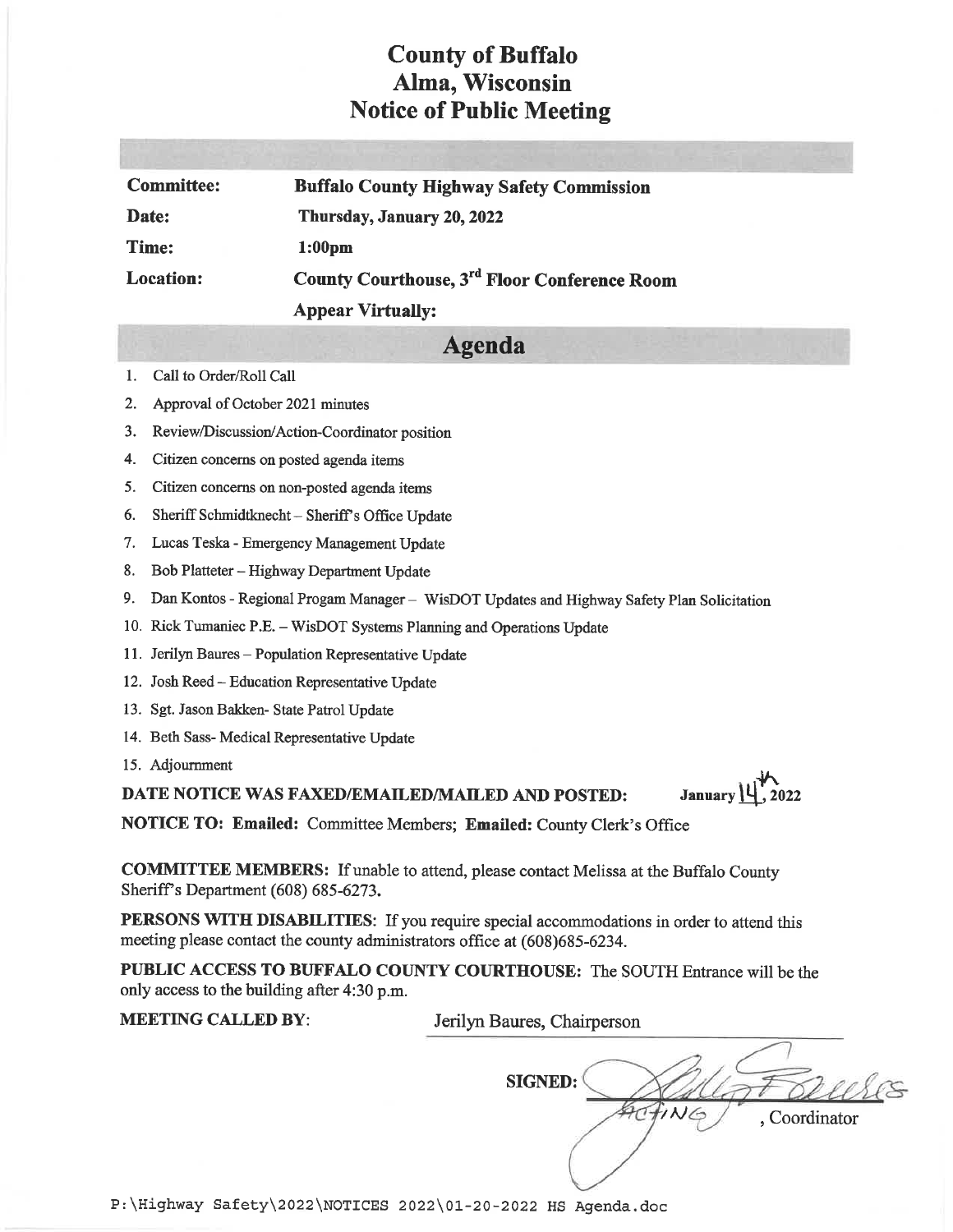## **HIGHWAY SAFETY COMMISSION MEETING**

| <b>Committee/Board:</b> | <b>HIGHWAY SAFETY COMMISSION</b>                                                            |
|-------------------------|---------------------------------------------------------------------------------------------|
| Date of Meeting:        | Thursday, October 21, 2021                                                                  |
| Location:               | 2 <sup>nd</sup> Floor Conference Room<br><b>Buffalo County Courthouse - Alma, Wisconsin</b> |

Buffalo County Highway Safety Commission members present were:

| NAME:                             | <b>REPRESENTING</b>           |
|-----------------------------------|-------------------------------|
| Josh Reed - EXCUSED               | <b>School Districts</b>       |
| Mike Schmidtknecht and Lee Engfer | Sheriff's Office              |
| Dan Kontos                        | WI DOT                        |
| <b>Rick Tumaniec</b>              | WI DOT                        |
| Jerilyn Baures                    | Population                    |
| <b>Beth Sass</b>                  | Medical                       |
| Kelly Johnston                    | <b>Highway Department</b>     |
| Lucas Teska - EXCUSED             | <b>Emergency Management</b>   |
| Sgt. Jason Bakken                 | <b>WI</b> State Patrol        |
| Melissa Brunner                   | Coordinator, Sheriff's Office |
| Mike Johnson                      | Alma Police Department        |
|                                   |                               |

**Others**: WSP-Sgt. Greg Venne, and Grae Reinhardt-Nelson Fire Department left at 1:30pm.

**#1. Call to Order/Roll call**: Ms. Baures called the meeting to order at 1:00pm.

**#3. Introduction of newly appointed Medical position member-Beth Sass**-Ms. Sass has an extensive medical background, and has been working as an EMT since 1978.

**#2. Approval of July Minutes:** Motion to approve draft minutes made by Sheriff Schmidtknecht, second by Mr. Johnston. Motion carried.

**#4. Citizen concerns on posted Agenda items:** Mr. Reinhardt wanted to discuss safety concerns at the intersection of Highway 35/25. The Nelson Fire Department has gone to several accidents there recently.

**#5. Citizen concerns on non-posted Agenda items:** None

**#6. Sheriff Schmidtknecht – Sheriff's Office update:** Discussed the fall Flood Run. It went well. Hwy 88 towards the Cream curve has had several motorcycle accidents in the vicinity. There was discussion of chevron placement for that section of road. Mr. Tumaniec stated that chevrons should be carried through a curve. He will follow-up with the DOT to add additional chevrons and report back to the committee.

Chief Deputy Engfer stated there have been issues with visibility and malfunctioning of the stoplight near the Hwy 35/37 construction. Mr. Tumaniec will look into it.